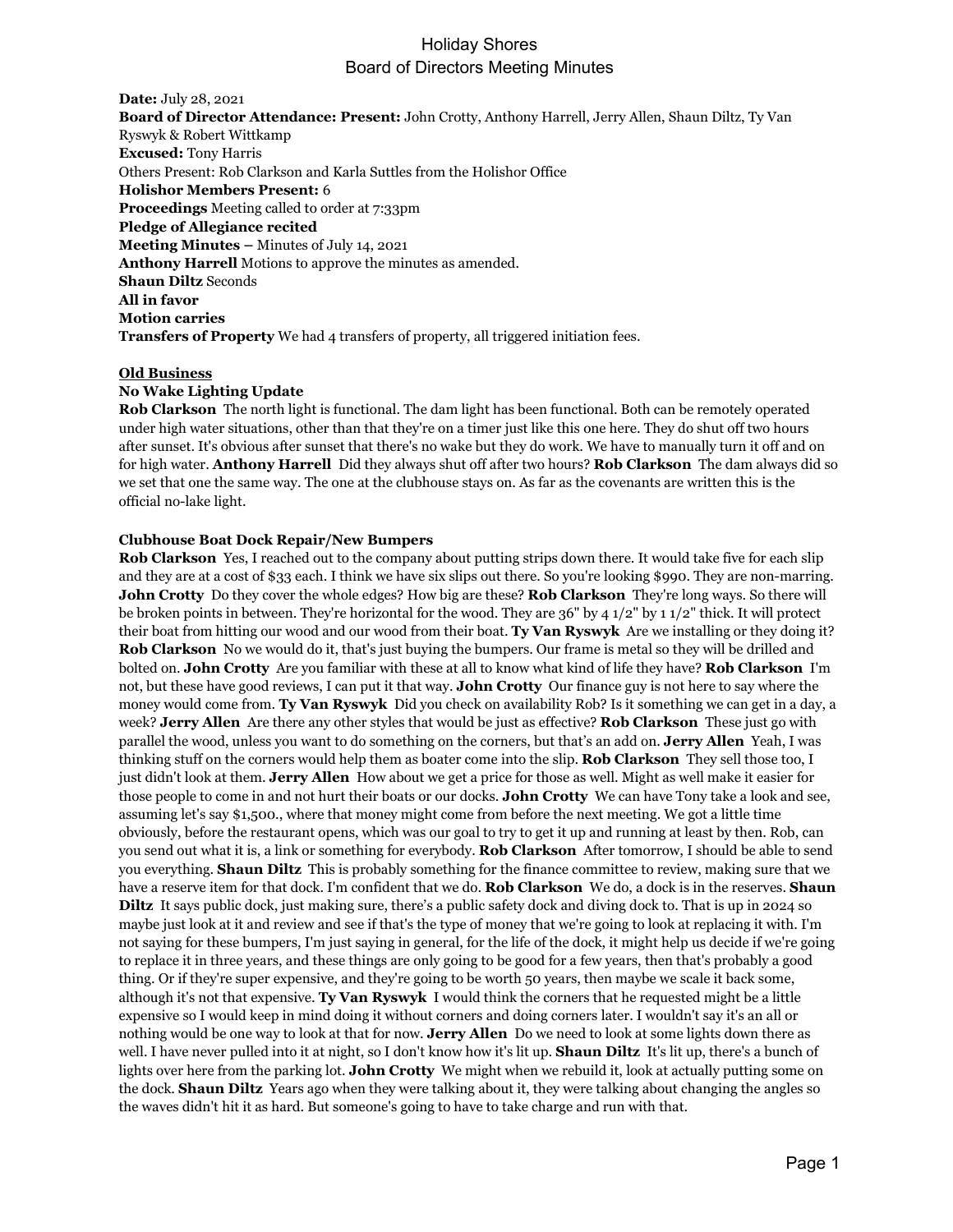### **Mooring Post Request**

Letter from Scott Hodges (1711). He is requesting that we add a post to the no wake area of the ski beach outlot so he can tie his boat up there. **Rob Clarkson** We had one from a member up on the north side who wanted one behind the no wake buoy on the north end, which is the ski beach area. It doesn't prohibit the skiers from doing anything, it's all up behind that buoy. And when he showed me where he wanted it, it's actually closer to that first house which is a long way behind that buoy. I didn't have an issue with putting one there if you want. The second one is at the end of Castle, and he said as close to the dock as possible. Currently, there are none at either place. There's a dock at the end of Castle but there's no morning posts on either one of those outlots. **Shaun Diltz** So the one on Castle by the dock, how close are you going to put it to that dock. Because it kind of comes in a little bit, is there risk of the boat swinging and hitting the boats on the dock. **Rob Clarkson** We could put it 25 feet away if we want it. **Shaun Diltz**  I didn't know where or I didn't know what you looked at and where you were going to go with it. So this is kind of a catch 22 for me as I want to provide areas for people that don't live on the lake to park their boat. But on the other side, there isn't very many fishing places to fish on this lake. Because, you know, everyone lives on it. And those two places are two of the, I would say main places that are decent to fish. The back of coves aren't good fishing, typically so that's why we can line those up with as many mooring posts as we could. If you put one in there and we end up lining a bunch up there, which may end up happening for as many people that live off the water. But I'm still thinking about the people that do fish in these areas too. I think we might be able to do some due diligence on some of the other outlets to see if we can't free up more space. But that's just my thoughts. **Jerry Allen** On the area on Castle, to Shawn's point if somebody wanted to come down and fish off the dock and their walking down Castle to the water the docks on the right, correct. They can fish right off the end correct. **Rob Clarkson** Yes. One morning post isn't going to make a big difference on the fishing but like you said, future. **Shaun Diltz** I mean, even in the back of Spanish Cove, I've sat there with my girls and fished. And we just end up pulling catfish in between two boats, which, you know, it is what it is. I don't want to damage anybody's property either, that we're doing that with, but it does make it a little difficult for casting and stuff, especially with children. **Jerry Allen** Well I'm in favor or putting in the morning posts in both locations.

**Jerry Allen** Makes a motion to install the morning posts that the locations that you visited with the first member on the north end up by ski beach and also on the area on Castle that you believe is the best spot for it.

#### **Ty Van Ryswyk** Seconds

**Ty Van Ryswyk** In agreement with Shaun, I'm more familiar with the north end of the lake obviously and I wouldn't want that homeowner or all the boats turning at the north end of the lake to cause havoc for a bunch of boats lined up and take fishing from people. So I don't know that it's an open invite for a ton of posts, but I would agree to allow this one. **Robert Wittkamp** Do we see about limiting the amount. **Ty Van Ryswyk** I'm doing it in the fact that I know where this one is going to go, I'm okay with it. And then if somebody asks for another one, we'll see. I'm wouldn't put a limit of we're going to okay two, we're going to okay five. We will do it case by case. **John Crotty** I would agree with that.

**All in favor** John Crotty, Anthony Harrell, Jerry Allen, Robert Wittkamp, Ty Van Ryswyk **Opposed** Shaun Diltz **Motion carries**

#### **Water Issues on Tamarach (431 & 445)**

**Rob Clarkson** I went out and looked, there was a connection made to our crossroad culvert on both ends of this road. One has failed. Previous homeowner on the outbound side had asked us to provide them some riprap to keep people from falling in the hole that was created by a wash out. The new homeowner bought this problem. It was a connection problem, and it is in our right of way. I think we could go out after bids for this and have a new connection made between the two pipes. They've buried it completely behind these houses all the way to almost Westview, that's not our responsibility. The original house plans was prior to 2019 so we can't do anything about it, it was never approved. I never found any paperwork stating that anything was approved for the inbound side of it where there's a manhole. But that seems to be flowing fine. It might alleviate some of the problem but on a 3" rain in 30 minutes, you're never going to capture all that water. It's just too big of an area and it's a natural drainage. It's a temporary solution to their problem for normal rainfall and it would allow us to be able to clean our culvert. **Jerry Allen** So what are you proposing exactly to put in there? **Rob Clarkson** To have a couple of contractors look at it and build a basin basically that serves as a coupling between the two. They're pipe and ours. A removable grate so we can get in there, but it would alleviate the whole wash out with the missing link in between. The culvert pipe underneath the roads fine, it's the connection that was made however many years ago, how many owners ago that has failed. **Jerry Allen** What do you think the cost would be, just a ballpark figure of the top of your head? **Rob**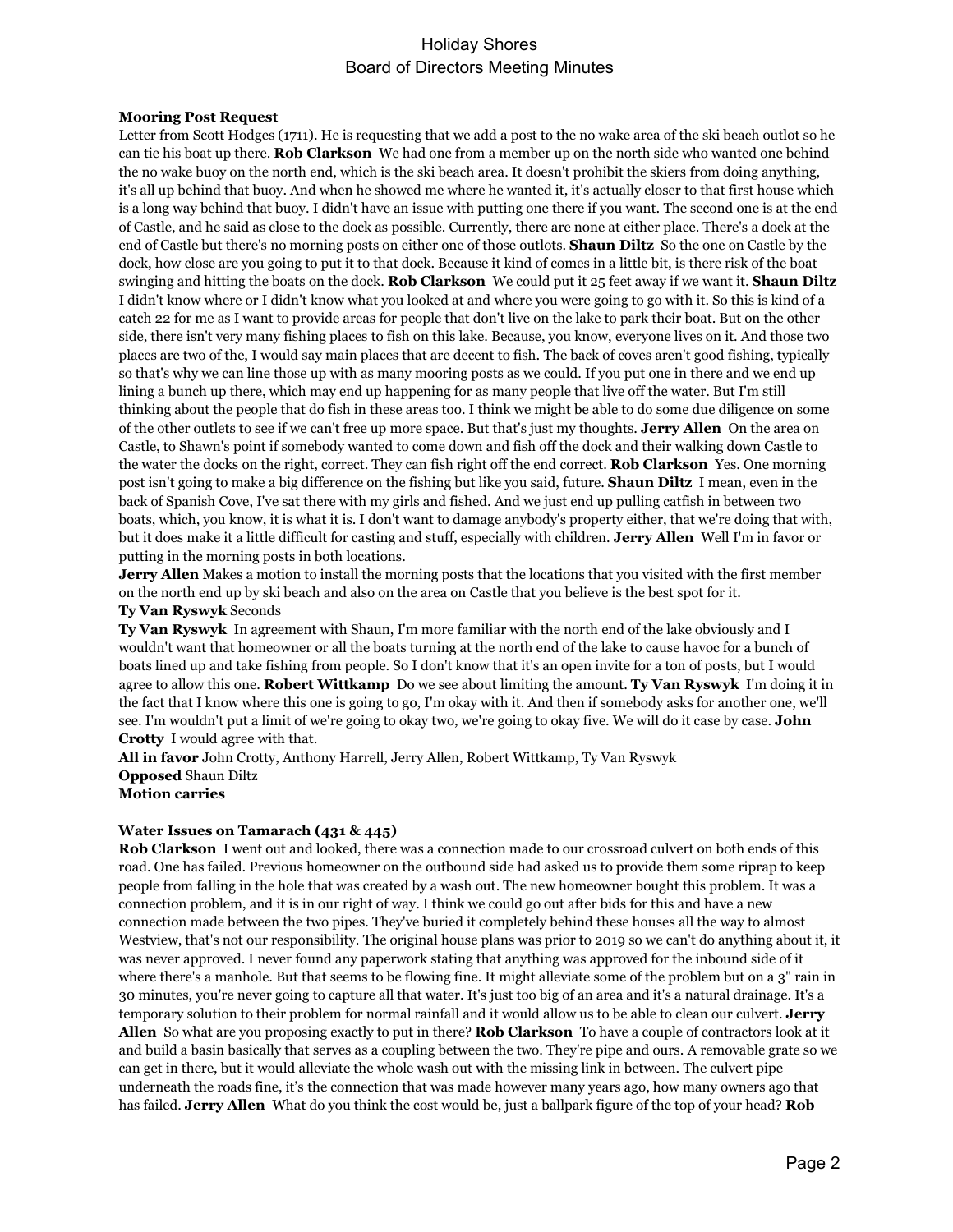**Clarkson** Under \$5000. if I had to guess **Anthony Harrell** So I don't know if that's going to completely solve this gentleman's problem, but I think it definitely will help. I think it's the right thing to do. Everything that's after that, that does not belong to the Association, I don't know what diameter piping they put in to that runs from that down. There's a lot of water that comes through and if they put in a 16" pipe from that point on their still going to have a restriction and that's going to be up to the homeowners to work out because that's not our property. **Rob Clarkson**  Another reason for the grate on top of our connection is so that water can come out and it will go across the ground at that point. **Anthony Harrell** Good point. **John Crotty** Is everybody OK with Rob going to get a couple of bids on this and bringing back the plans and costs. **Shaun Diltz** Has this area already been ditched? **Rob Clarkson**  No. **Shaun Diltz** Is it on a schedule to be? **Rob Clarkson** No. **Shaun Diltz** So we ditched some of that quadrant over there. **Rob Clarkson** We did Tamarack, not High Point. **Anthony Harrell** So that may have contributed a little bit, Shaun, because we did do Tamarack so there's three points of entry on Tamarack, Prairetown, and north and south from Tamarack. So those three come into one point there at Tamarach, and then it flows across the back yards over to High Point. And all that's flowing well and everything that's on the east side of the road flows fine. It's that one restriction right on the other side of the street. **Shaun Diltz** I just know in the past, when we were talking about the ditching, we were going to go from the lake outward, so you didn't end up forcing too much, this kind of looks like what was happening there. But on that Southwest quadrant, a lot of that flows not into the lake, but out towards Prairietown Road. So it looks like right in between is that spot that's flowing back into the lake. **John Crotty** Rob what kind of time frame or you looking at? **Rob Clarkson** I think within a month I could have you something. **John Crotty** We'll add that to the agenda for the last meeting in August.

### **Water Issues on Tamarach (1610 & 1608)**

**Rob Clarkson** I want up and looked at this one too. The majority of this water that's coming through is actually coming off the farm fields. I can give you some pictures John so you can get an idea. Culvert is plenty big to hold the water, I think the complaint was where the water is going afterwards, which it goes to Su Twan Lake, and the ditch line that leading to Swan Lake. But there's an awful lot of water that comes out the farm field, you can see the scouring on the lawn where the water is flowing. I don't know what you're going to do about water coming of the farm field. It's a natural water flow. Those are concrete streets back there with curbs. So the water goes to the curb and runs down also. **Jerry Allen** So her complaint was from 1608 to 1610. They're on separate sides of the street. And then that water coming in by where it crosses the road on 1608 that's where it backs up? Or was that their complaint? **Rob Clarkson** I don't know how it's backing up. I mean, that's a big culvert pipe going underneath there. I can see a lot of water going through it and it was clean. I mean, there's no debris, I took one twig out. And so I mean, it's flowing. **John Crotty** You're correct. 1608 is on the side towards the farm field, 1610 is on the other side towards Su Twan. **Robert Wittkamp** So the real problem is not the culvert, it's really just the natural way it flows, an unfortunate spot. **Rob Clarkson** You can increase the culvert, you're still going to get that water. **Robert Wittkamp** Would they have better luck trying to talk to the farmer about it possibly since it's actually the farmers property. **Rob Clarkson** Yes, for a drain tile or something. They done it all along the back of Carribean. I don't know who that farmer is over there. **Robert Wittkamp** So the better approach would be to have those members talk to the farmer. **Shaun Diltz** I'm looking at aerial pictures from '83 because I was curious. The water came from that field, you can see it flowing and then cutting actually two spots going into each cove. That's how it was naturally flowing. Same thing it looks like on 1641 a little bit down. Water was hitting that lot pretty good. So it looks like so those are two low spots on that farm field. **Rob Clarkson** Where it crosses the road is actually our outlot. **Jerry Allen** Can you follow up with the homeowner let her know that we've looked at it and make a suggestion to her.

#### **Grants**

**Rob Clarkson** There's been no reply yes or no on our grant. **John Crotty** We have one outstanding right now. **Rob Clarkson** Yes. **Jerry Allen** And who did we send that to Rob? **Rob Clarkson** That is through Madison County for sustainability that was denied but they said there's a possibility that we get it in October. **Shaun Diltz**  And from history, that's usually actually what always happened and then we usually got it. **Rob Clarkson**  Sometimes we've gotten it. **Jerry Allen** And how much is that grant? **Rob Clarkson** \$15,000, I believe as long as we put forth 20%. **Shaun Diltz** And just from history, that's the one that we typically get compared to all the ones that we apply for because we are private. **Rob Clarkson** And that does make a big difference. I know at the last meeting, there was discussion about Litchfield Lake getting grants for their dredging. It is a municipal lake, it's state. We are considered private, and it makes it much harder.

#### **New Business**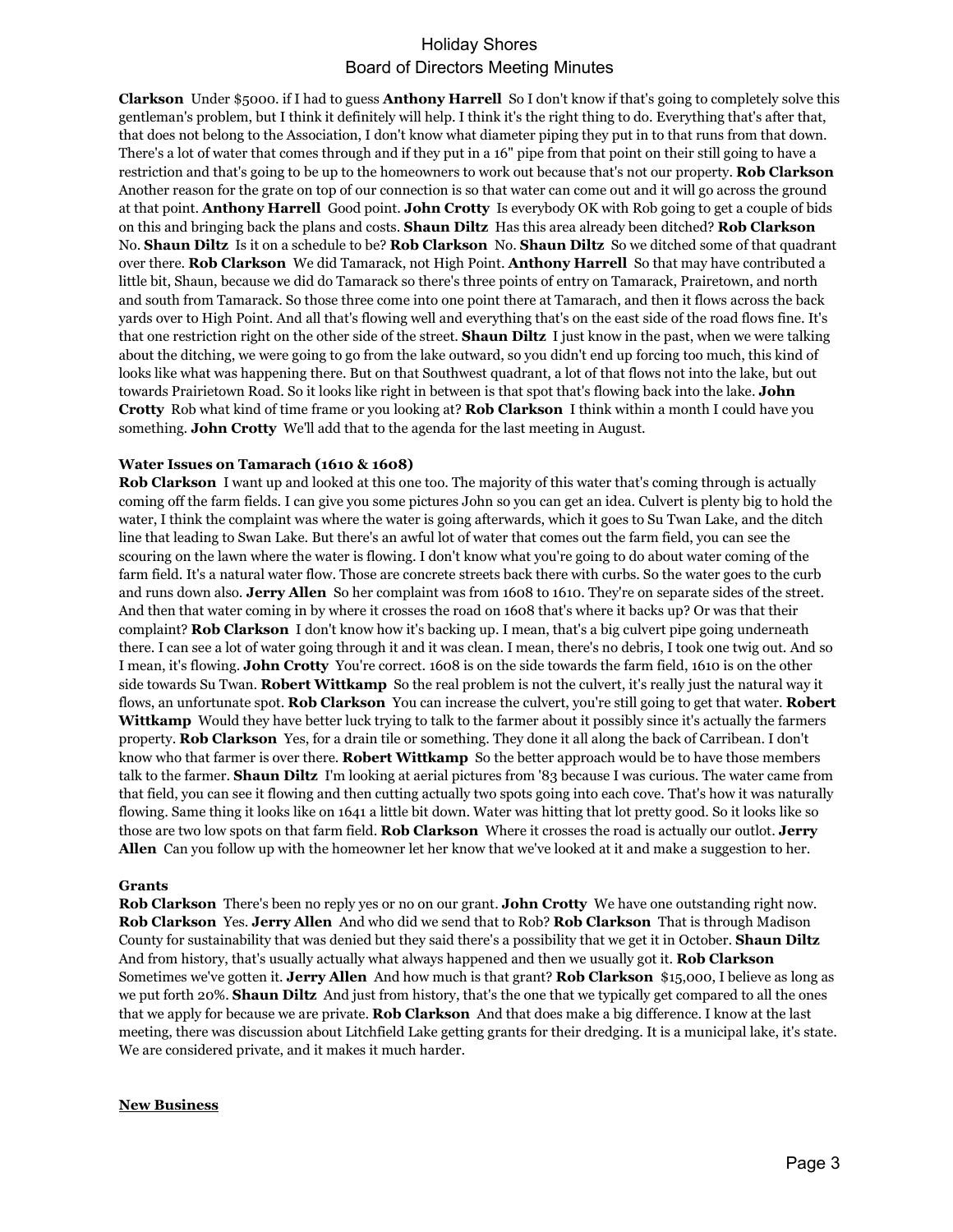#### **Silt Removal Plan**

**John Crotty** I think we one of the things that's on here is determining what to do with the current dredge. I think we need to look at potentially getting rid of it as it does not do what we require at this time. And Rob had some ideas on potentially direct selling it ourselves, or trying to find an auction. Anybody have any ideas? **Anthony Harrell**  Wasn't Stutz interested in at one point? **Rob Clarkson** Word was they were, when I talked to him he laughed at me. But one of the guys from Kamadulski said that he's still kicking it. I haven't left him alone. **Jerry Allen** Any idea what the value of that dredge is with all the piping? **Rob Clarkson** I don't know. I was going to try to look up somebody to give me an idea that because I have no idea where to go with it. I was going to call some of these dredgers on the river and see what they thought. **Jerry Allen** Yes, it seems like a pretty special piece of equipment. **Shaun Diltz** I mean, for every day that it sits here, it's losing value. It's rusting and doing whatnot. And it's just going to cost more to get going. As soon as we find someone to get rid of it, to buy it I would be fine. **Anthony Harrell** I'd say we put a timeframe on it, if we don't sell it by a certain point take it to an auction. So Rob, maybe do a little research on what we can maybe get for it and make Kamadulski an offer. **Rob Clarkson** I went on the internet and tried looking it up as the model. I discovered there was only two, that was a prototype and there's no value given for it. The piping is worth some money. **Anthony Harrell** So we can figure out the price of the piping and the couplings **Rob Clarkson** There's no couplings, it's a fusible pipe. They just butt fuse it. We had someone fuse the dredge for us. I guess that was the most cost-effective pipe that we could buy at the time. **Anthony Harrell**  So whatever the price of the piping is, and then figure that out, and then add a few grand for the dredge itself. **Shaun Diltz** Yeah, it doesn't look good if it's a prototype. Parts are going to be tough. And with the fuse piping, that means it's high maintenance to move it around and add pipe and takeaway pipe and whatnot for it so thats all bad news. **Anthony Harrell** It's not that good. **Shaun Diltz** But the sooner we get rid of that, I guess we can continue other paths forward for silt extraction, but I guess that's step one on this list. **Robert Wittkamp** Is there any other small lake around that maybe possibly be interested in it? **Rob Clarkson** We've beat Dunlap to death on it because they've been wanting to do their lake and they have absolutely no interest in it. **Robert Wittkamp** So what we have is something that nobody else wants. **Rob Clarkson** That's the only person I've talked to, to try to talk into buying it because I know they're looking at a means do their dredging, they have absolutely nothing. And they've got some very high bids to do their dredging over there. **Shaun Diltz** Are we still a member of the ILAC? Have we sent an email out to that group? **Rob Clarkson** I have not, other than Carolyn, which is the manager of Dunlap. **Shaun Diltz** Okay. I would definitely send that just for fun. See if anyone's interested in it or knows anybody that's interested or where they might sell something like this? Yeah, they could probably help us quite a bit, just to tell us where else to put that up for sale. **John Crotty** So I propose that we give Rob about four weeks to do more research and where to get rid of it. If he comes up with something before then bring it to the board as for what for someone to buy, obviously, we can get rid of it. But maybe the last meeting in August, then we will discuss kind of what you found on possibly selling it and we'll make some decisions on what to do with it from there. **Ty Van Ryswyk** Can you send a description of what we have. I do work on every small lake in Southern Illinois, I can hand it to the people I know at those lakes **Rob Clarkson** Most definitely. **Shaun Diltz** Is the trailer for sale with it. **Rob Clarkson**  Yes. **John Crotty** Next items on the list, we'll go into the research and what we do one out here for silt removal. We've talked quite a bit about getting a couple barges with a bucket to remove the silt. The one barge would hold the equipment and the other one would hold the silt as we dig it out. We've talked about wanting to have an idea how much money we have from the dredge and what we have in reserves already and then get an idea of what kind of equipment we can get. So I don't know if we want to move on to the next step of trying to determine what we need or wait till we get this dredge out of here and having a better idea what kind of money we have. **Shaun Diltz** I think we can go to the steps of what we need right now. And from my perspective, on the board, I'd like to see two plans. One that has a barge and some heavy equipment and one that is just waiting every five years for the lake to come down doing parts of the lake that need it the most. Saving money for a few years or putting a reserve item in, and then tackling that every five years similar to what we did in the back of Spanish Cove. But instead of three days perhaps we get two weeks, three weeks at it. We moved a ton of dirt in three days, imagine doing it for longer and I think that Stutz even mentioned some to you. **Rob Clarkson** Yes, Chris Stutz and I talked about it when we're going over the dam at Su Twan. He said he could clean that entire north end out. It was not an issue. **John Crotty**  So does it make more sense for us to have our own equipment and barges, or every five years pay somebody to do a different area of the lake? And then once you dig it out, it's going to last. **Shaun Diltz** Personally, I think you got our own equipment that's going to break down and do what not, you have liability issues, you got people that were going to pay for training and stuff like that, or just hold a bucket of money and then every five years, grab a certain area of the lake, maybe get it into a 30 year cycle, where we're just going and hitting one area every 30 years or every 40 years. And then eventually, we're done with the silt problem. **Robert Wittkamp** It'll also bring up storage issues for all this equipment, where we're going to put it. Who wants to look at it on a lake? **Anthony Harrell** Any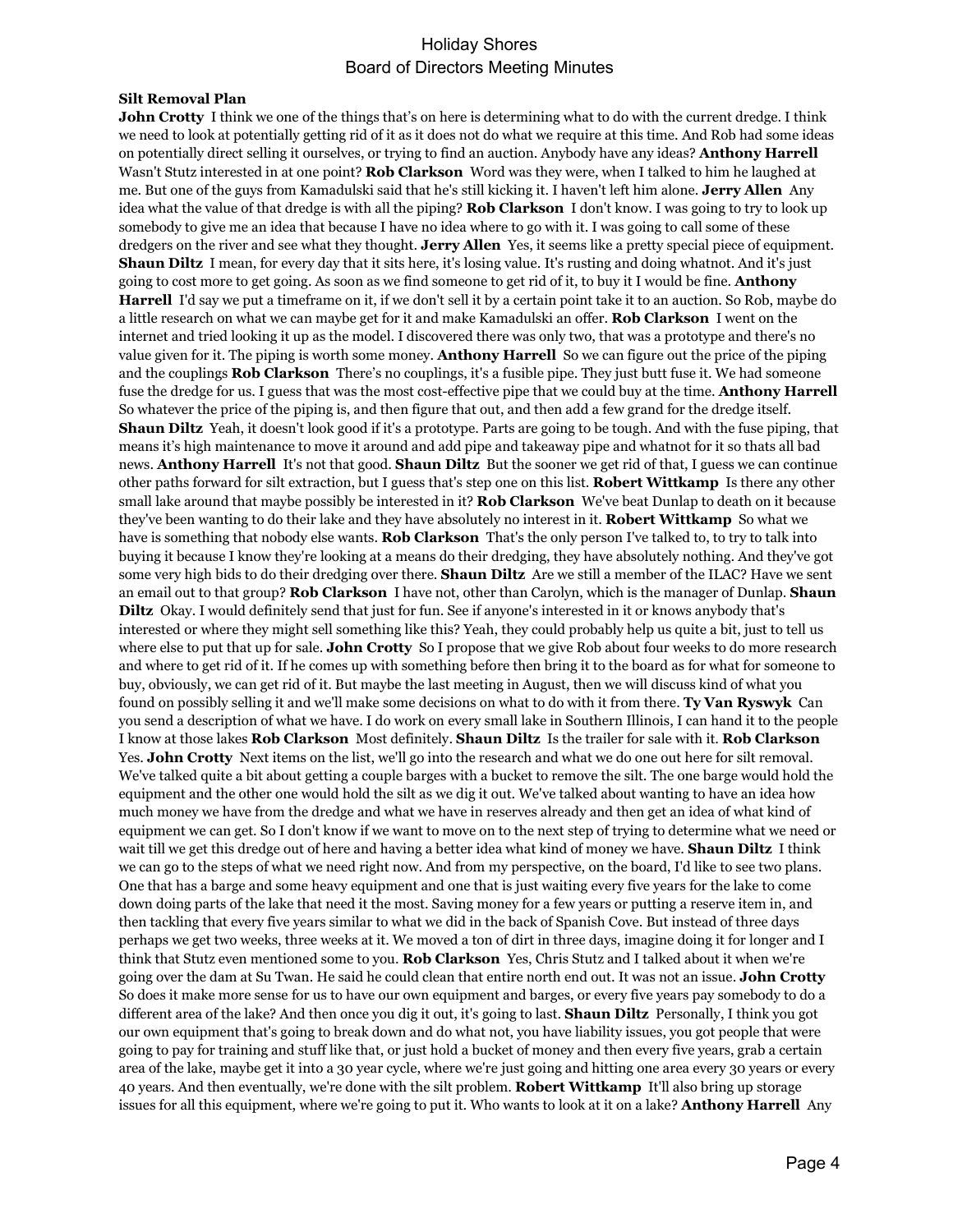areas where Stutz or some other company would not be able to get an excavator into. **Shaun Diltz** That would be part of that plan I would say that we collectively need to look at. **John Crotty** I know we've had a lot of little coves that people dug themselves out this year, and they were able to get people back there. But now whether or not we'd have our lots to get into it. **Anthony Harrell** They drove across their own property. **Shaun Diltz** If you say, Hey, we're digging this section out, so you don't have to sink in mud can we use your backyard? They probably would let that happen. I don't know. I know I would. **Rob Clarkson** I think you're right, I think the majority probably would, because they're benefiting from it. **Shaun Diltz** It's going to raise property value for everyone out here. **Ty Van Ryswyk** And even if there's a spot that Stutz or that type of dredging or silt removals not going to work, there's a company that will have a way to remove that silt in those areas. **Anthony Harrell** Isn't there a company that has barges that actually do silt removal? Up around Springfield I thought. **Rob Clarkson** Just about every dredging company, there's a bunch on the river. **Anthony Harrell** Yeah, we can cross that road when we get to it. **Rob Clarkson** Then you also got to think about bringing somebody elses barge in and what their bringing it in with that barge. **Jerry Allen** What kind of work do we got to do in the meantime, to determine which coves need the most work? **Rob Clarkson** The north end definitely needs the most work. **Jerry Allen** Do we need to set up the coves for a timeline of which one gets finished? **Shaun Diltz** That would be part of that plan I would imagine. **Jerry Allen** And how do we determine which one to go to other than us anecdotally choosing one, because of depth perhaps. **Shaun Diltz** I think we could probably put some rankings on how much silt is in each of these areas, and then you could put priority based on it. That would be kind of one of my guesses. I know a lot of the bass fishermen out here could tell you the areas that need dredged the worst, I guess, because they're the ones that are the shallowest. **Rob Clarkson** The only main influx of water that wasn't touched this year is the north end. **Anthony Harrell** I would think that the ones that have inflow from the fields that you got are going to be the priority. Like the ones down on Shore Drive where you have municipal streets running in, that's not going to have as much silt build up as you would from the farm fields. **Shaun Diltz** You're right. **Rob Clarkson** Stutz did the entire back of Turtle Cove, it's a main influx that's coming from a farm field, across Prairetown Road, and the farm fields off of Fountainbleu. They both come in at that area and they dug all that out this year, and it was six foot deep. I couldn't put my trolling motor down in there prior to that, they gained 4' back there. It's not the first time it's been done, though. **Shaun Diltz** But we've put some riprap into that inflow since that, haven't we? So we should have caught quite a bit of silt the last five years compared to the first 50. **Rob Clarkson** I would agree with you. **Jerry Allen** I guess my real question is, do we need some expert to help us determine. We all know the north end is a priority. But I mean, all the other areas that we might not be thinking about. **Rob Clarkson** We have lake committee that did a silt study years ago, and we could reach out to them and see if they would want to do that again. I don't want to say it wasn't accurate, but it's not accurate today for what we have. **John Crotty** Do we feel what's going on the north end can wait another five years. **Shaun Diltz** I would be ecstatic to know that in five years, it will be complete. Just in general, I would rather have one big swoop. I don't know how much more expensive it would be for the barge versus the other thing or if one's cheaper than the other. **Rob Clarkson** The only thing with the barges is you're moving it twice. **Shaun Diltz** So it's more expensive. It shouldn't be silting up as much as it used to because they've done a lot of work. In with that grant that Rob is even talking about most of that work was done on the north end. That's why the lakes cleaner, honestly, and that's why there's more algae blooms because the sun's reaching deeper than it used to. If it was muddier the sun wouldn't be able to reach and then there wouldn't be algae blooms. **Ty Van Ryswyk**  Well, maybe I don't understand the barge thing exactly how it would work. But to me, like Shawn saying, just knowing that it's going to happen in three to four years, five years when it drops, would mean as much to me as somebody going out there and starting to do something. And it also comes back to the fact of just like, shutting down an interstate and getting it done in three months versus closing one lane and getting it done in four years. I mean, if we wait a little bit, dropped the lake and they can do it in a short stint and be done, I think is worth a lot. **Shaun Diltz** Jerry I can get some pictures. I've mapped a lot of the bottom of this lake anyways. I haven't mapped the silt, but I've mapped depths. And we can do some guesstimates based on some of this stuff. I think we can get pretty close to give an accurate representation on what there is out there. I like the idea of having a lake committee look at it as well. I can definitely hand it off to them. Rob, how deep did we go in the back of Spanish Cove. **Rob Clarkson** So we went eight feet deep and that's when we hit hardpan. And to my knowledge that has never been touched. **John Crotty** So I think that takes us back to being able to have an idea of money and how much we would have each five years to spend over say a 30-year rotation. We need to sell the dredger and see what we have in reserves for the dredger and this that we could turn into reserves for silt. **Shaun Diltz** We have about \$85,000 right now in reserves today for the dredger and the dredge trailer. **Anthony Harrell** So the three days that Stutz was able to dig into the main entrance there, what was the value of that? **Rob Clarkson** We paid \$15,000 for 300 tandem loads to be pulled out of there. It wasn't Stutz, just for the record. **Anthony Harrell** So the transportation costs were what killed us, right? **Rob Clarkson** Yes, transportation costs \$100 an hour for one truck. **Shaun Diltz** Just getting the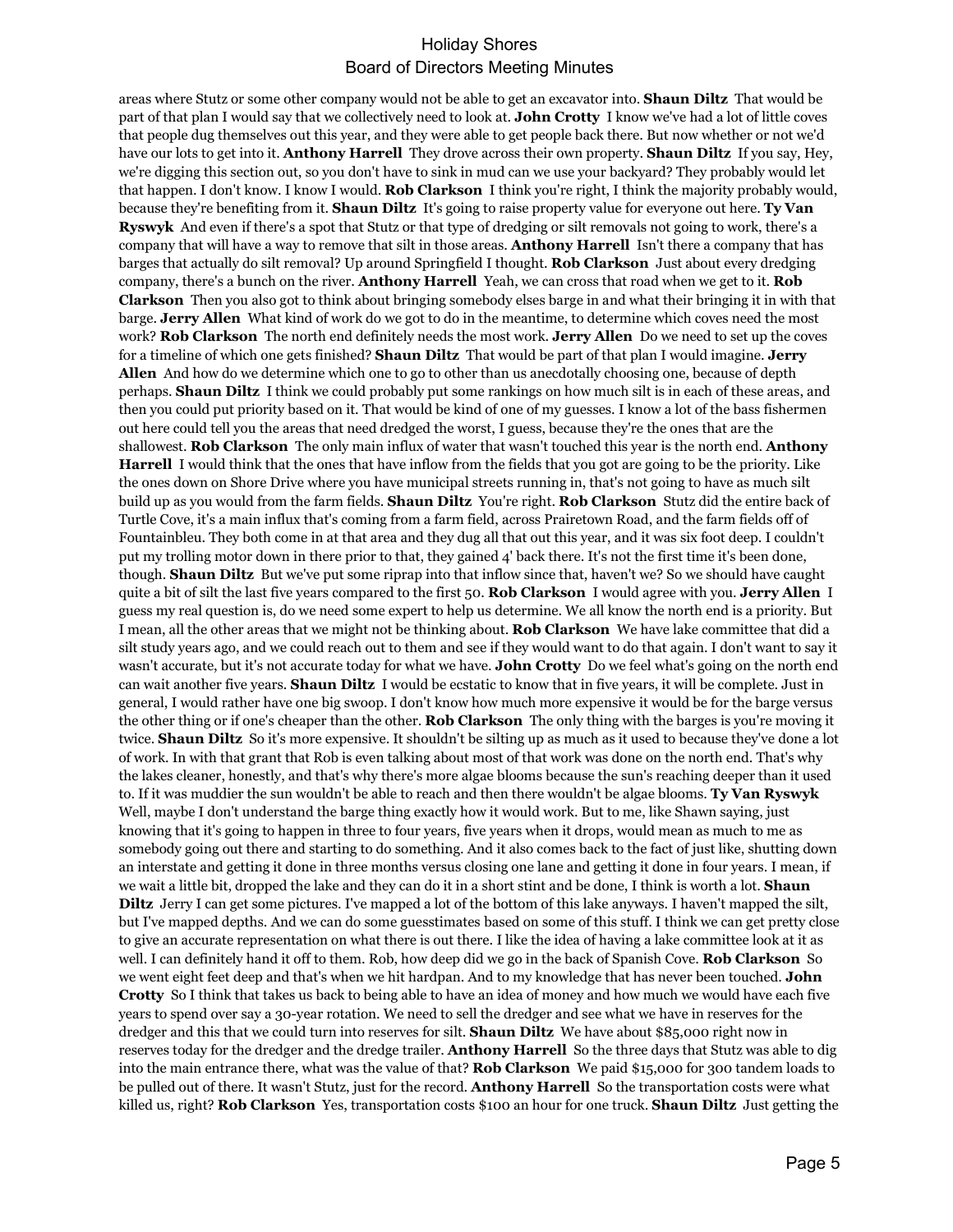silt from there over to there. **Rob Clarkson** Yes to the north end, which should be a lot shorter haul if we're doing the north end, if we're still talking about the north end. **Anthony Harrell** But now with the barges we eliminate that transportation cost, right, **Rob Clarkson** It opens it up to a whole bunch of different contractors to that would have their own trucks and not have to job it out like the other guy did. So that's approximately 100 loads a day, which was 1500 cubic yards a day. \$5,000 a day. Just that one little simple example \$5,000 a day. **Anthony Harrell**  We're going to have a lot more at that north then what we did, right here. **Shaun Diltz** But this first five year go at it, we might have an influx based on barge sale and reserve. **Rob Clarkson** We don't know where hardpan is there either. **Shaun Diltz** Well, I was told by Angelkey when I was up there one day that they didn't dig that to hard pan when they filled the lake up. So it was just green pasture when the lake started filling. So I don't know if you're going to be digging silt and topsoil at the same time, I guess we can probably decide how deep we're going to go. I don't know the difference. I've never dug into that before. **Rob Clarkson** Hardpan is easy to see. **Jerry Allen** On the north end, I'm thinking of just the distance from where the water hits the road right there close to it out to where the buoy is that says No Wake. Will we be able to get that whole area or would it be able to get further into the lake by doing it once every five years. **Rob Clarkson** You would have to stop 50 feet from the pipeline that goes through there, which is the second or third house from the end. You can't dig within 50 feet of that. So we'll have a hump in the middle, but it will slug out once that flow gets in there. **John Crotty** Well, I think we have a plan as of right now for four weeks from now, Rob, to give us an update on the sale of the dredger. If he gets some sooner he'll reach out to us, so we can discuss it. So we'll rediscuss it, looks like our next step really is getting the dredger out of here. Obviously, if we're looking at not doing something for five years, we've got a little time to get this plan in place. **Jerry Theodore (1346)** I want to mention if you're serious about this, by law you can't get on any other roads other than ours. So if you have to get on to St. James, or Prairietown, or the Dam Road, you'll have to put that in a sealed container to haul it. So you got that expense to add to it. Because you can't get to the north property from every place around the lake without getting on township roads. **Shaun Diltz** I would expect the contractor that would be doing that would take that into account. **Jerry Theodore (1346)** Yes, but the reason I mentioned it is it's an expense you'll have to pay for. One individual out here that I know, got a price to dig out behind when we first authorized the barges on the lake the first time, he got a price. And when you pay to get the barge brought in and removed and he had to also haul on public roads. For his area just basically behind his house it was somewhere between \$25 and \$35,000. Now, that's a small job. And I'm sure you're going to get a better price, probably per yard then he got. We have a method of checking the silt with a two-pipe system of plastic pipe and a pipe within it. You put the big pipe down until it hits the silt, and then you push the other pipe down through the silt and then we got it graduated and it tells you how many feet of silt you got. That was done a few years ago at all the problem areas and there's probably some records on that somewhere. But I don't know how valid that is today. **Shaun Diltz** I was actually looking forward to doing something similar to that this winter while it was iced over. But it never was safe enough to walk on.

#### **Public Safety Proposal**

**John Crotty** Rob has a proposal to the board for a code enforcement officer that would help look at some of the code violations that we have out here in the Association area outside of the lake and on the lake. **Rob Clarkson** The thought behind it was as hard as it is to have public safety all the time especially today when nobody really wants to work. And they're just part time kids basically, having somebody part time during the day to basically drive the community daily. Help out with the permitting aspect of things with the communication for the builders and whatnot so we don't run into some of the scenarios that we run into in the office with you know, "I didn't know". Granted we give them a packet and they are responsible to read that packet, but having somebody there to, just like any other inspector if you were working for the county or something, they give you a punch list. And then deal with the tallgrass. We don't really do house watches and stuff anymore; we do get calls for them. We encourage everybody to call Madison County, because they'll actually get out of their vehicle, check your doors, it gets them in our community. Our kids are armed with a flashlight. It's a danger to them. It is more of a liability to the Association to have them get out and try to check somebody's house, so we don't do that anymore. I think maybe keep a couple for boat patrols and have this one person, I think you could save some money on it. It's just a thought, an idea that was running through my head, thought I would bring it up to you. **Anthony Harrell** You see that being a full time or part time? **Rob Clarkson** I think there's enough work, it could be full time. **Anthony Harrell** Sounds like it with all the permits. **Rob Clarkson** I think you reach out and see what you get, and whether they want to do it part time or full time. I mean, preferably, I'd rather have a part time guy, honestly, I mean, save us more money. Preferrable I'd like to have somebody from the community. **Jerry Allen** So you see this person as being basically the supervisor over the remaining public safety staff we have? **Rob Clarkson** No, I think you would cut your public safety basically, to seasonal. We really don't need them for the ballroom stuff, if it's just letting somebody in or letting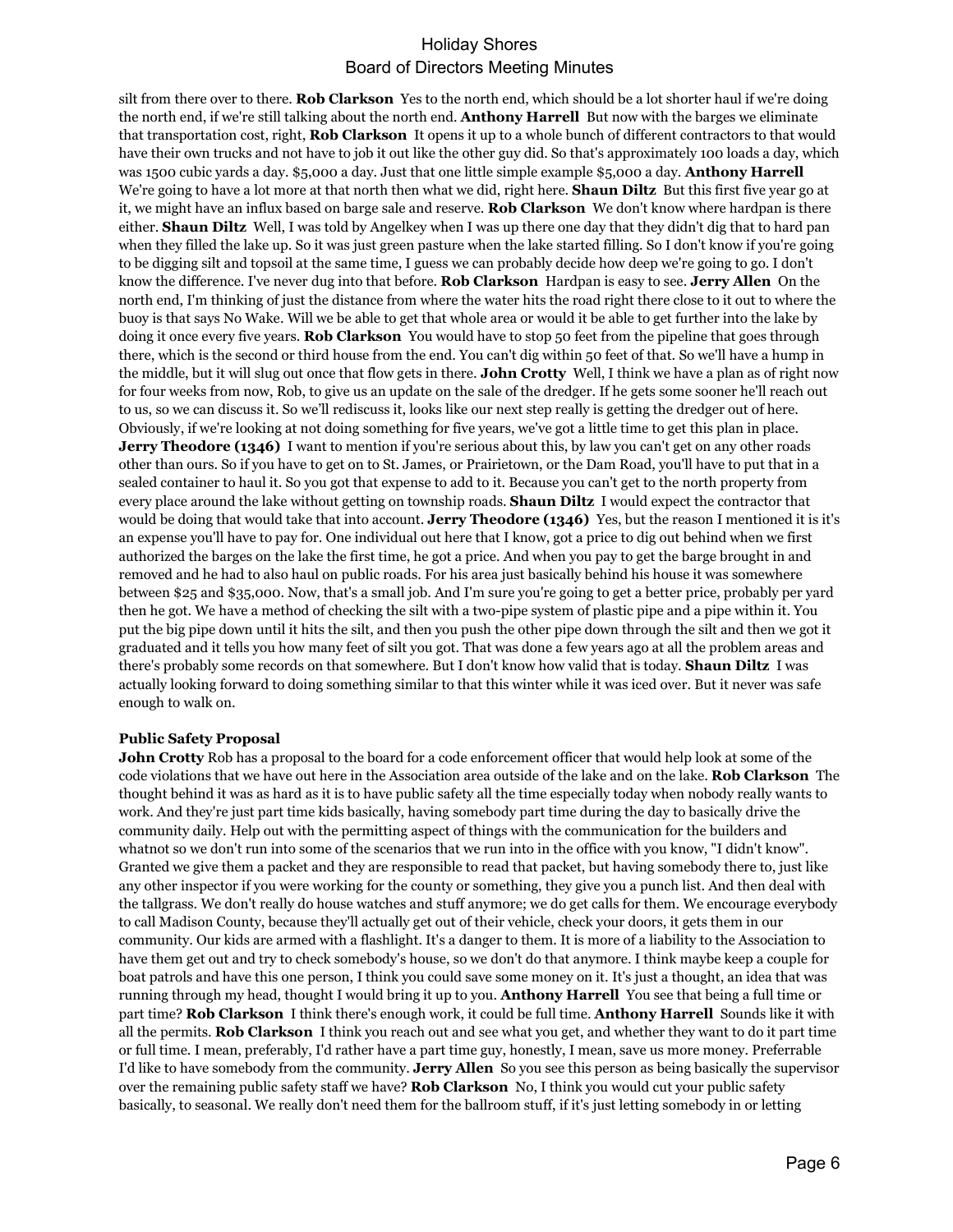somebody out we could do an electronic lock on the door with a code. They let themselves in and out, you can change that code. I see the means of public safety going by the wayside in today's day and age, for what we do with public safety I should say. **John Crotty** So when you say seasonal, we would just have a couple purely on the lake. **Rob Clarkson** Just like we do with lifeguards. Hire them for boating season. **Anthony Harrell** Then we have somebody on the lake all the time, all summer. **Rob Clarkson** I mean, this guy could do it as well as you know, off season. Or this person I should say, I hate to use a gender. **Jerry Allen** But you don't see them having any supervisory role in this at all. Just being a code enforcement officer. **Rob Clarkson** No, they would answer either to myself or Rob Frey. **Anthony Harrell** I think it's a great idea. **John Crotty** The hours for this person, would they be just a nine to five or would we get them here in some evenings? **Rob Clarkson** I think they could probably come close to building their own schedule if it worked out right. I wouldn't say they have to be here Monday thru Friday. **Anthony Harrell** You set a minimum number of hours they need to be here. **Rob Clarkson** Depending on workload, you know how many permits we have out. Obviously, you get into your draw down year there's a lot more, you know, but typically, there's 70-80 permits a year. **John Crotty** D0 we have an idea how many calls on the public safety phone after the office is closed? And what kind of topics are getting called on? Because at this point the membership wouldn't have anybody to call if this person was not there. What kind of calls are they getting? **Rob Clarkson** The majority of our calls are noise, which deals with animals and music. And then you know, somebody around their house which we don't answer that. **Robert Wittkamp** I don't call public safety. If I have an issue I call Madison County. **Rob Clarkson** We do have some residents out here that still think it is the old security and that's been gone for a long time now. Just thought, something for you guys to chew on. **Shaun Diltz** I like the idea of having a specialized person for that because with the amount of turnover, they just, like you said they don't know the rules that we have. It's not like we have a ton of rules but, you know, the interpretation, just the understanding and the retention of the rules are difficult to do and use as an enforcement type person for it for the safety purpose. So if there was a more specialized role, then that would be his expectation. It would be a lot easier to hold that role accountable for certain things that are happening. **Rob Clarkson** And it would be one interpretation. **Shaun Diltz**  Unless it's being appealed, and then there'll be a hearing for it. **Rob Clarkson** Exactly. **Anthony Harrell** And then we get security on the on the water all day, during the summer. **Rob Clarkson** That'd be an option. **Anthony Harrell** So I think it's a win win. **John Crotty** Is there any thoughts from those in attendance from the members? Any thoughts out there if we had no public safety, and we just had a code enforcement officer. **Joe Roth (1030)**  I'm really glad I came to this meeting, I didn't realize we didn't have security anymore. **Rob Clarkson** Public Safety for the last numerous years. It even says it on the truck, Joe. **Joe Roth (1030)** I'm living in Oregon more than I thought. So we don't have basically any rules out here. **Rob Clarkson** Oh, we have rules. **Jerry Theodore (1346)**  But we don't have anybody to enforce them. **Rob Clarkson** We have college students for the most part. **Joe Roth (1030)** Well, why don't we have anybody on the water? Why would you have security on the water that does not, in fact I've heard people laugh about it, that does not have any enforcement power at all? Can they write a ticket? **John Crotty** Yes, for the rules on our lake. **Joe Roth (1030)** Wow, this is exciting to me. I don't think most of my neighbors even know that. I'll have to them come to board meeting, I guess. Thank you. **John Crotty** And I guess I'd ask the board that then, as that's probably the case for a lot of members. What's the best way to maybe possibly get more feedback on this idea before we would move forward on it? Because I think a lot of people do think that there's still security out there, they still call it security. **Jerry Allen** Probably need to put something on our website or Facebook that kind of summarizes what we have now and what we come up with as far as a code enforcement officer and what they do, so they can see the differences right now. And the issues we're running into such as not having people continue to work, they come and go as they please as far as taking the job or leaving the job. So having somebody to really enforce the rules much harder than what they have been. I think most people would like that. They just need to understand where we are now and also where we want to go. So I would think we need to show them so of the job responsibilities we would want this person to do and follow up with it. It's that first step anyway for them to understand what we're talking about. **Shaun Diltz** Definitely, this is something that you keep on old business on the minutes for a while, just so it recycles its way through the minutes and gives the community a chance to sit on it and come up and talk. **Ty Van Ryswyk** I would agree with that getting it in the minutes so people can read it. They would have to come to the meetings to discuss it obviously, but I think it is a decent idea getting a legitimate person to do code enforcement and watch over our Association. I also think a part of this would be along with putting this in the minutes as getting people to understand if they have real issues that they need to call Madison County because we just don't have security, they're not allowed to do certain things and a lot of that is for the better of the Association. We don't want a college kid with a flashlight getting into a domestic dispute or in a fight with a dog or anybody. So the decisions that have been made with public safety in the past have been for a benefit and I think looking at this is beneficial as well, times change. **John Crotty** What I'm hearing is maybe one, we want to make sure this gets out to the minutes. So this particular one won't be out for at least till it is approved till the next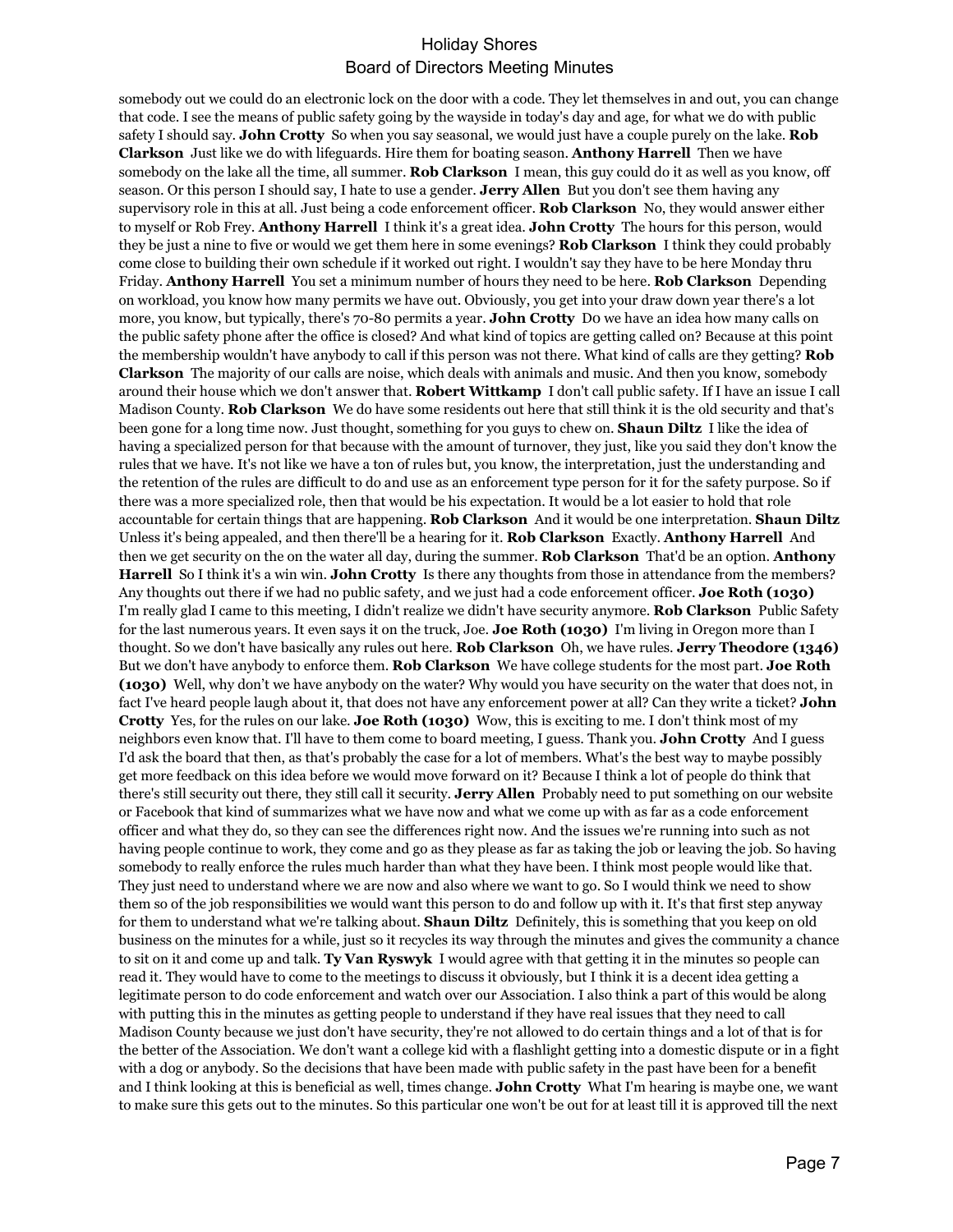meeting. Potentially may write up something that could go on Facebook and maybe even in the Times that says, Hey, members, here's where we are today, here is where we're thinking about going to, give us your input. Come to a meeting and so we can hear your input. **Rob Clarkson** I agree with that. **John Crotty** I can I work with Rob on writing up something and sharing with you guys and make sure it sounds right and we'll try to get it in the next Times and on the Facebook page. And since we probably won't have a lot of people, maybe we'll get a few of those rumors out there and hearing it coming up next meeting. So we'll have it on, but we'll assume the big talk won't come until we start seeing the minutes and it gets out to the public, so probably won't be till say a month from now before we really start seeing people possibly show up. Thank you Rob for the proposal, I think it's something definitely worth looking at. **Rob Clarkson** The deadline for The Holiday Times is the 10th.

### **Culvert Replacement**

There's a culvert that crosses Elm Drive that is failing. It is deteriorated and there is a sink hole starting off the edge of the road. We're worried that we're going to lose that road. There's a lot of traffic on that road obviously with boats in and out and I think it's something we need to look at. **Jerry Allen** Where exactly on Elm Drive are we talking about? **Rob Clarkson** Just west of the farmhouse between the Marina and the next house, where it comes out and runs across the top of the ground at that point to the lake. But there's three sinkholes off the side of the road that I can fit myself in. **Shaun Diltz** You can fit a car in there. **Rob Clarkson** They're pretty big. **John Crotty** I think you can actually see it on the map here if I'm looking at the right place. **Jerry Allen** Do we need to put some signage up saying beware? **Rob Clarkson** That's coming pretty quick. We still have a few feet before the road. But I mean, each rain obviously gets a little worse. That culvert needs to be replaced, there's no bottom in it whatsoever. I asked a few people about replacement of it, when it was done, and nobody has any idea. **Jerry Allen** So I guess you're going to get a bid for it and let us know what the cost will be. **Rob Clarkson** I'll try to get three bids for it. We discovered it when we were working with Ameren. **John Crotty** Is this something we'll have for the next meeting then? **Rob Clarkson** I'm hopeful. I've made some calls. **Jerry Allen** This sounds like it ought to be top priority really? I don't want anybody falling into it from the street. **Rob Clarkson** Exactly, and it's before the county part of it starts, so it's ours. **John Crotty** Anybody have any issue with Rob look into getting bids on? **Shaun Diltz** When does the county part start on that, is it the four way? **Rob Clarkson** No, it's where the pavement changes. **John Crotty** We will add it to the agenda assuming that you have the three bids for the next meeting by then. We'll follow up with you before the meeting to see if we can add it to the agenda

### **Correspondence**

#### **Use of Ballroom**

Pam Maibaum is requesting use of the ballroom. Pam is the organizer for the Euchre club and would like to request to use the ballroom to play. The group had been meeting at Gilliganz but due to their closure, they need a new space. They meet one time per month on the second Monday. They would like to set up a rolling schedule with understanding that they'd be happy to be denied future dates if the ballroom is rented for a paying gig. The first three dates that they're requesting are Monday, August 9, Monday, September 13 and Monday October 11, from 11:30am to 3pm. She's says she will leave it to our discretion whether we want to approve or deny any of the first months and if we would like to approve it annually. Once the establishment and Gilliganz space has reopened, they may pursue moving their monthly event back to there. They have spoken to the manager or owner of the foundry that soon will be open and they would be happy to deliver food upstairs to the ballroom for them each month once they're open. If the trial period goes well, with using the ballroom and using the food from the Foundry Boat House they'd like to continue to support their business if allowed. There is eight ladies and two tables. They understand that they'd be responsible for putting up all the tables and chairs and cleaning up and if any point in time they felt we as a board or the office that the care of the space was unacceptable, they'd understand that the use would be canceled. **Shaun Diltz** I have no issues with us. **Jerry Allen** I don't either. **Shaun Diltz** I like how she read wrote it up to, I thought that was pretty thorough. Would this be something we just let go forever? Do we bring it back up every three months or every year? Or just let it go until it becomes a problem or Gilliganz opens back up and they just leave this space. **Robert Wittkamp** I'd say we give them a timeframe, three months or two months or whatever and then reevaluate it at that time. As long as there's no problems, if there's a problem then it's obviously canceled. **John Crotty** Possibly approve the first three months and then evaluate that there was no issues or any conflict and then do a perpetual one. **Shaun Diltz** Does the office have any issues with this? **Rob Clarkson** No. **Shaun Diltz**  Okay. We can always cancel if we ever hear anything from the office anyways. **John Crotty** That would be another other option, just to throw out that we give them the 11:30 to 3 on the second Monday of every month assuming that there's no paid gigs there at that time. **Shaun Diltz** And there aren't any paid gigs at the moment and nothing reoccurring at that time. **Rob Clarkson** No.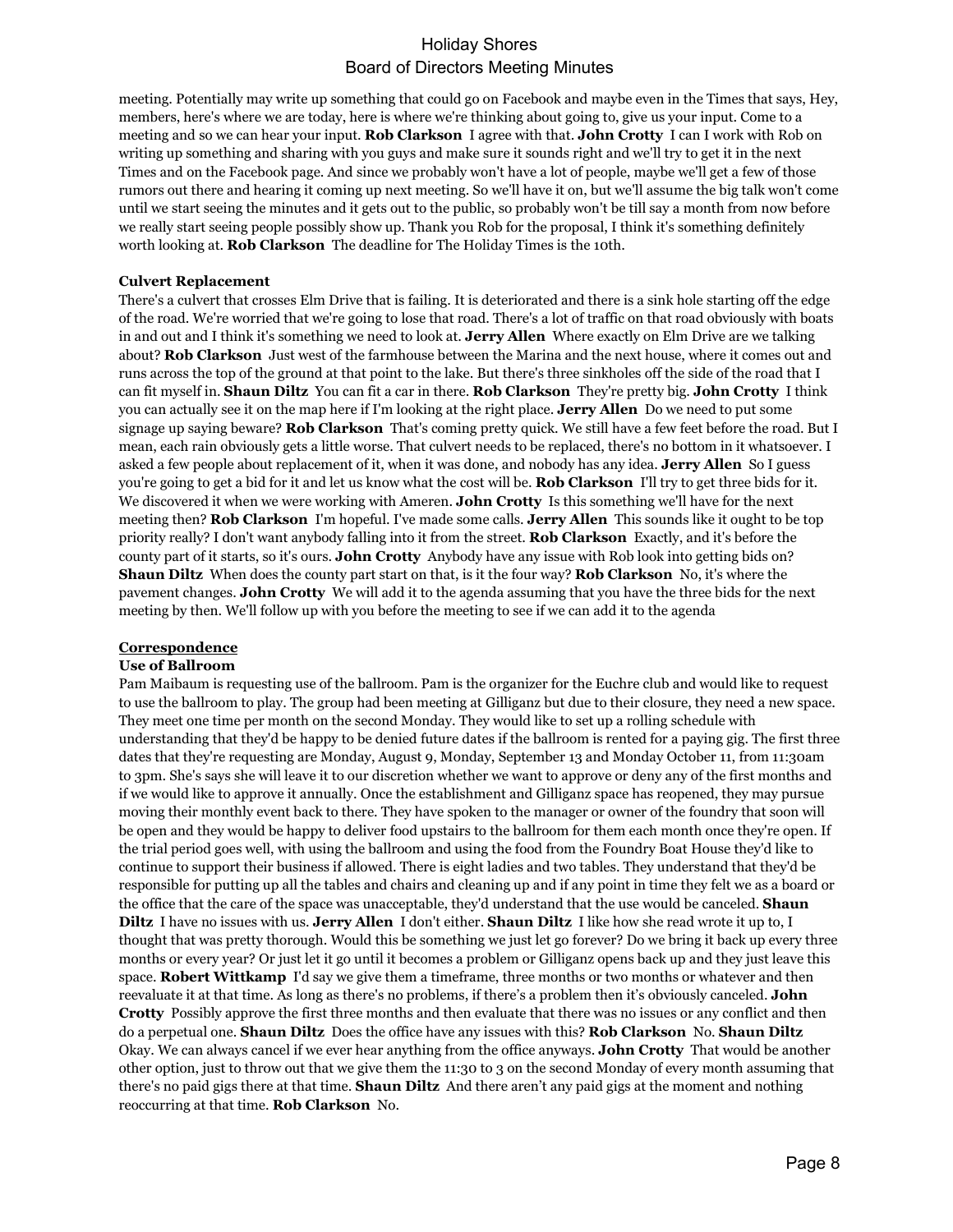**Shaun Diltz** Makes a motion to accept her for proposition perpetually **Jerry Allen** Seconds **All in Favor Motion Carries**

#### **Variance Request (2085) Register 2-stroke PWC**

**John Crotty** Next correspondence is a variance request from Kent Isringhausen on Castle Drive, looking to purchase a two stroke jetski from Shirley Russell, which has had it registered here on the lake for many years,. It is a two stroke PWC. The office has verified that it is currently registered here to Shirley Russell on the lake. They're asking for a variance to overrule our rule that says no more two strokes can exchange hands. **Anthony Harrell**  We've been improving these, so it's a no brainer

**Jerry Allen** Makes a motion to approve. **Robert Wittkamp** Seconds **All in Favor Motion Carries**

#### **Open Floor**

**John Crotty** That takes us to open floor but before we start open floor, though we don't have quite as big a group this time, I do want to remind everybody that ideally the bylaws do say that open floor items should be presented to the office seven days prior. We know that it's not always feasible for situations that come up so the boards have always allowed open floor still to take place. But every membership has to understand that the board will more than likely not have an answer for what you're bringing up at that time because it was not provided enough time for us to look into it. I also ask that you try to minimize your time on the open floor to two minutes and be respectful and calm during your time at the microphone. **Gary Hacking (1405)** I came here especially tonight to do some thanking, okay, you don't get that very often. But you scare me a little bit. Your end result is wonderful, that's why I came to compliment you. But a barge on this lake, how much you think a steel barge draws in water? How much weight does dirt and water weigh and how deep does it get? I was Commodore of the Anchor Yankers Boat Club for about two or three terms. And I've spent 20 years, we owned an island up on the 222 mile marker on the river and I'm very familiar with barges and rocks and gravel and how much you need to get in there. You couldn't put a barge on this lake and load it down to be economical to float it because a steel barge weighs a lot. When you put mud and water on it, it weighs a lot more. Okay, the second thing is John, you guys call it the concrete cove. Okay. they dredged that three times. They got it six feet deep. And four months later, it was three feet deep. The reason was the hard pan that goes by Ty's house and goes down is only three feet deep. And that is the bottom line. You can't push mud uphill. Brittany and Biscay, you're all familiar how that road floods. All good topsoil washes down, goes under the road and goes in that concrete cove and it's a mess, so it's three feet deep. So remember that when you want to dredge, remember at the north end, the problem with the lake the is that the silt is pretty, pretty bad. But the hardpan is very shallow. I've lived here 47 years gentlemen, I've seen boards good and bad. I've saw board members good and bad and I've seen the same mistakes every 10 years come up. But think about that when you want that barge in here, how much it's going to weigh, how much water you're going to drag and how you're going to move it. Okay on with my speech. Thank you. Thank you to Rob. We were going to, my daughter insisted on us moving to Florida, we're both in poor health. Gloria is 76, I'm 77. We've had some major health issues. And she even went as far as to have the house appraised so we can move down there. I went to a class with Rob, which is has nothing to do with Holiday Shores, it was a firearms class. And I didn't know he was going, he didn't know I was going and I mentioned it to him. I haven't saw him since. I was out cutting grass and he stops and starts a conversation about the class and I know he wanted to know why we were still here. Well, the bottom line is that he's doing a great job. I'm very, very impressed that he would have enough time to stop and ask me. And the board's doing, even though you guys scare me when you talk about some of this stuff you're doing one hell of a job. Thank you. Our property values are up, our roads, this is not West County. I am very happy with the roads. I lived here 47 years and I've saw them throw down hedge wood and tar over it. So we have went a long ways. I was here when the water company was owned by a bunch of thieves in Iowa or somewhere. We got a good water company. Jerry Tharp that used to live over here was responsible for getting your fire department. I've seen some great improvements and from what I can see the houses being built in here are outstanding. The people that are moving in here are very, very high quality. And they had to be drawn here by something, so you guys are doing a good job. Thank you. And Rob, I appreciate that he had enough time to stop and talk to me, I really appreciate it. And the long and the short of it is we're now going to die here so take care of the place. Thank you. **John Crotty** Thank you, Gary, for the feedback and the appreciation to what we're doing. And we're glad to hear you're still here. **Shaun Diltz** He does bring up a good point about, in that plan the north end